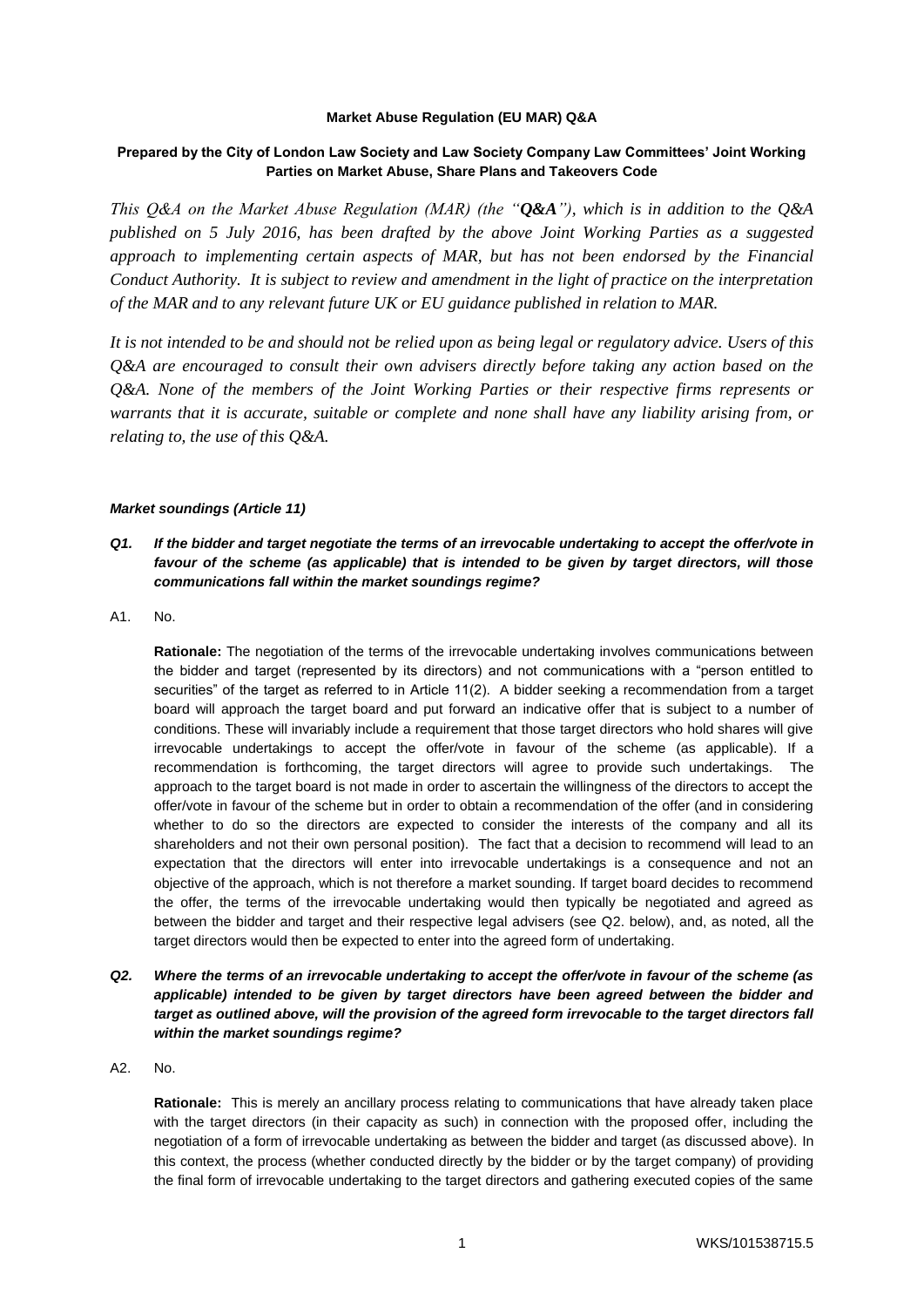does not involve the communication of inside information "necessary to enable the…[target directors]…to form an opinion on their willingness to offer their securities" as referred to in Article 11(2).

## *Q3. Will communications between the bidder and shareholders with a view to seeking irrevocable undertakings to accept the offer/vote in favour of the scheme (as applicable) from them fall within the market soundings regime?*

A3. Yes, if the shareholders are not target directors (who are covered in Q1. and Q2. above).

**Rationale:** These would fall within Article 11(2) as they would involve wall-crossing such shareholders and, as referred to in Article 11(2), communicating inside information to them which is "necessary to enable the…[shareholders]…to form an opinion on their willingness to offer their securities".

### *Q4. In Article 11(2), is a communication within the market soundings regime only if it is made by the bidder – i.e. given the lack of equivalent to Article 11(1)(d)?*

A4. No. References to the bidder in Article 11(2) should be read as including references to persons clearly acting as the bidder's agent/on its behalf (e.g. its financial adviser or broker).

**Rationale:** To read the provisions of Article 11(2) more restrictively would produce an anomalous result.

### *Q5. Can market soundings be conducted other than in strict compliance with Article 11 and the Implementing Technical Standards?*

A5. Yes, non-compliance with the market sounding requirements (when a communication is within Article 11(1) or (2) and inside information is disclosed) does not automatically mean that the communication is unlawful or that the person making the communication is subject to sanctions simply on the basis of noncompliance. This is subject to the obligation under Article 11(3) which must be complied with in all cases (i.e. that the disclosing market participant must consider in advance whether the sounding will involve disclosure of inside information and make a written record of its conclusions and the reasons therefor).

#### **Rationale:**

Recital (35) provides that "There should be no presumption that market participants who do not comply with this Regulation when conducting a market sounding have unlawfully disclosed inside information but they should not be able to take advantage of the exemption given to those who have complied with such provisions. The question whether they have infringed the prohibition against the unlawful disclosure of inside information should be analysed in light of all the relevant provisions of this Regulation...".

Article 11(4) states that "For the purposes of Article 10(1) [(unlawful disclosure)], disclosure of inside information made in the course of a market sounding shall be deemed to be made in the normal exercise of a person's employment, profession or duties where the disclosing market participant complies with paragraphs 3 and 5 of this Article" – i.e. compliance with the provisions of Article 11 is mandatory to fall within the safe harbour, but non-compliance does not automatically mean that there has been a breach of Article 10.

The fact that Article 30 (administrative sanctions) does not include reference to breach of Article 11 also lends weight to this analysis.

Article 11(3) imposes a stand-alone obligation that is not specifically limited to the safe harbour set out in Article 11(4).

#### **Stake-building on a takeover**

### *Q6. Will due diligence information that amounts to inside information preclude stake-building preannouncement as a result of Article 9(4)?*

A6. Article 9(4) is expressed not to apply in relation to stake-building. Therefore bidders cannot rely on Article 9(4) to stake-build pre announcement when in possession of any inside information (other than knowledge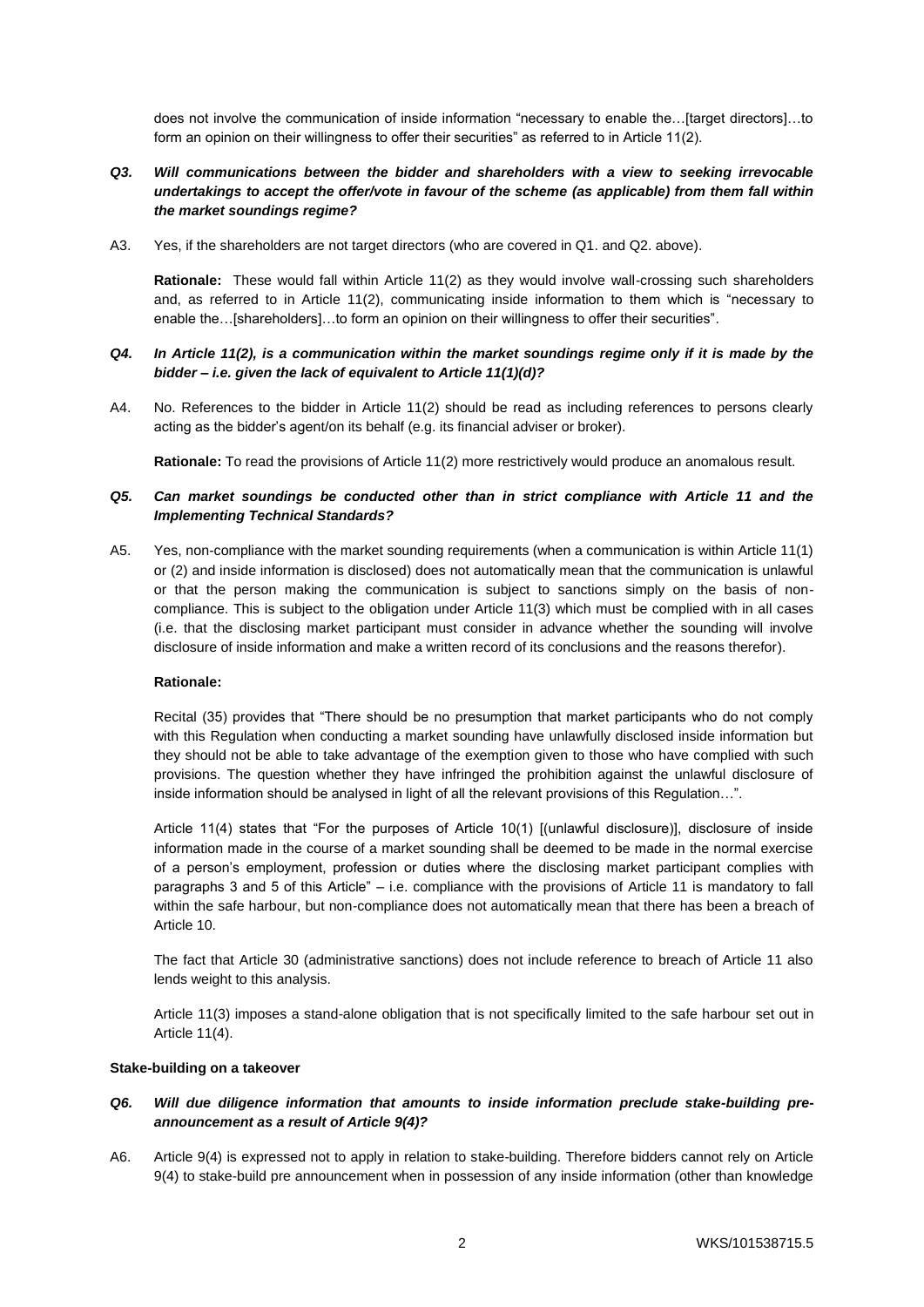of their own intention to bid/stake-build – see Q24. of 5 July Q&As). Bidders will need to consider/apply their judgment on a case by case basis as to whether stake-building is otherwise permitted. For stakebuilding post-announcement, see Q7.

- *Q7. Will due diligence information that amounts to inside information cease to be inside information once a bid is announced if the bid price is in excess of the price effect the inside information had been expected to have (i.e. if the impact of any inside information would be absorbed by the bid premium)?*
- A7. It will be necessary to consider this issue/apply judgment on a case-by-case basis to determine whether in a particular instance the information has ceased to be inside information. Where a recommended bid has been announced it may well be possible for the bidder to come to the view that the information is no longer inside information including on the basis that its impact will have been absorbed by the recommended price.

Where a non-recommended or hostile bidder has inside information about the target, it may also be possible for the bidder to come to the view that the bid price it has announced effectively absorbs the impact of that inside information, but it may be harder to reach this conclusion than on a recommended deal. However, once the defence document has been published by the target board it would normally be the case that the information is no longer inside information. Shareholders are required to be given sufficient information and advice to enable them to reach a properly informed decision on an offer; no relevant information should be withheld from them.

#### **PDMR dealings (Article 19)**

## *Q8. Where a PDMR has entered into an irrevocable undertaking outside a closed period, can they satisfy that irrevocable undertaking during a closed period?*

A8. Yes.

**Rationale:** The point at which the PDMR conducts the transaction is the point at which they enter into the irrevocable undertaking rather than the point at which they satisfy it. Provided it is entered into outside a closed period it can therefore be satisfied during a closed period (see Q3. and Q4. of 5 July Q&As).

It should also be noted that, where a bid is announced at the same time as interims/prelims are released, irrevocables that have been signed and held in escrow for release at the time of the bid being announced will not be treated as being dealings during the immediately preceding closed period as they only become effective upon release from escrow (at which point the closed period has ended).

### *Q9. During a closed period under Article 19(11) can a PDMR vote in favour of/enter into an irrevocable undertaking to vote in favour of a takeover conducted by way of scheme of arrangement?*

A9. Yes. Note, however, that where an irrevocable undertaking on a scheme includes an obligation to accept a contractual offer if the transaction structure is switched by the bidder, entering into the irrevocable undertaking should be treated in the same way as entering into an irrevocable undertaking in respect of a contractual offer (see Q10. below).

**Rationale:** This does not involve the PDMR conducting a transaction within Article 19, but rather involves them voting/giving an undertaking to vote their shares in favour of the scheme of arrangement. In addition, the transfer of shares on completion of a scheme of arrangement by order of Court would not be restricted during a closed period as it would take place automatically by operation of law rather than being a trading by the PDMR (see Recital (61) to MAR).

## *Q10. During a closed period under Article 19(11) can a PDMR accept/enter into an irrevocable undertaking to accept a contractual takeover?*

A10. Unless an exemption applies, no.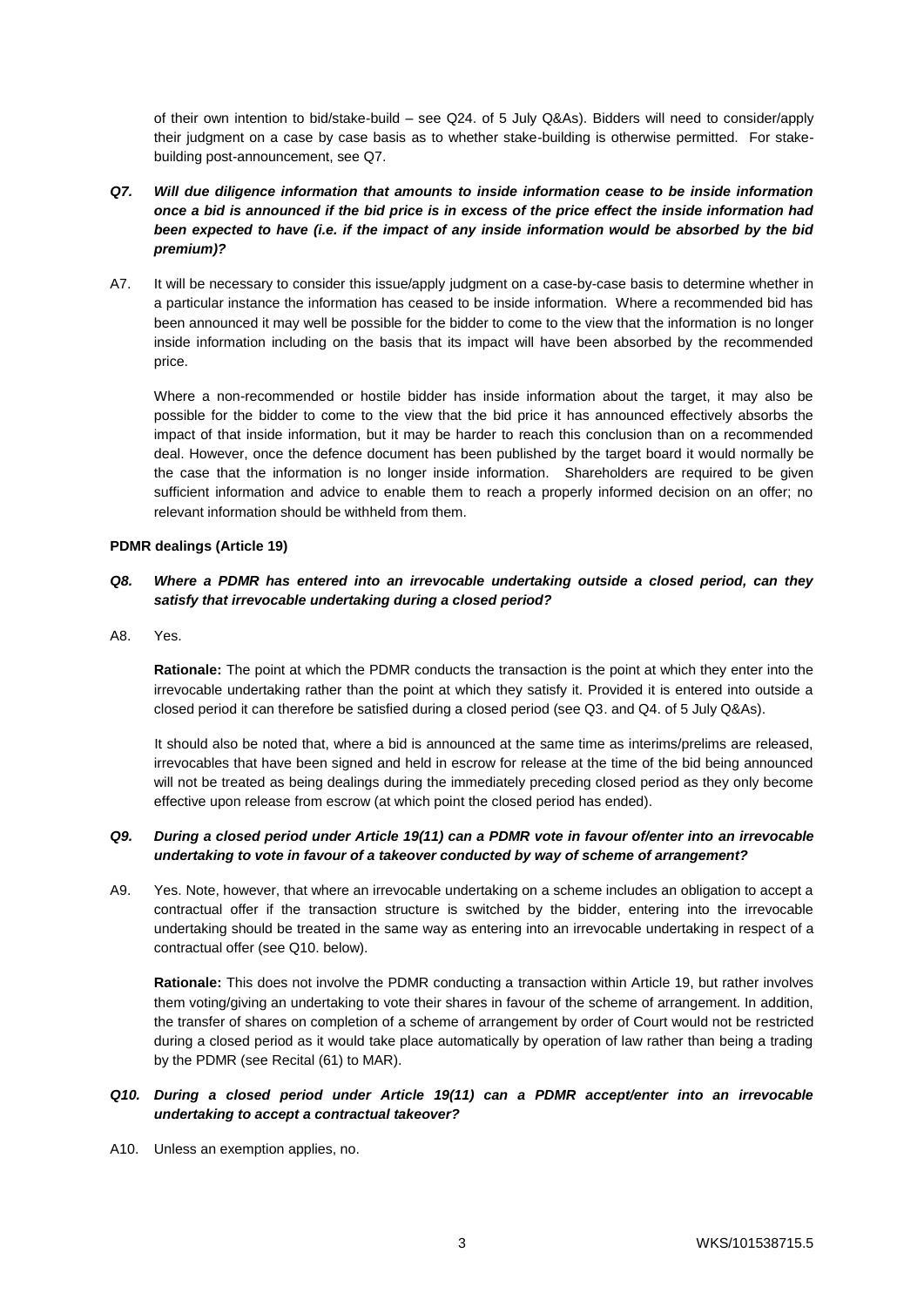**Rationale:** This involves the PDMR conducting a transaction within Article 19 (subject to Q9. above (i) where an acceptance is made during a closed period pursuant to an irrevocable undertaking which was entered into prior to commencement of the closed period or (ii) where an irrevocable is released from escrow at the point of announcement in the case of a bid which is announced at the same time as interims/prelims are released).

#### *Q11. Do any of the matters referred to in Q9. or Q10., whether they occur within (if permitted) or outside a closed period, need to be disclosed in accordance with Article 19(1)?*

A11.1 Voting in favour of/entering into an irrevocable undertaking to vote in favour of a scheme does not need to be notified under Article 19(1).

**Rationale:** This does not involve a transaction being conducted on the account of the PDMR. In addition, no notification would be required in relation to the transfer of shares on completion of a scheme of arrangement by order of Court as the target company would be delisted upon the scheme becoming effective.

A11.2 Entering into an irrevocable undertaking to accept a contractual offer does not need to be notified under Article 19(1). Accepting a contractual offer (whether pursuant to an irrevocable undertaking or otherwise) does not need to be notified until the offer becomes wholly unconditional.

**Rationale:** Pursuant to Article 10(2)(i) of Regulation (EU) 2016/522 conditional transactions need only be notified on occurrence of the conditions and actual execution of the transaction. Even when the irrevocable undertaking is satisfied by submission of an acceptance of the offer, that acceptance remains conditional until the offer becomes unconditional. Notification would not therefore be required under Article 19(1) until the offer became wholly unconditional. Acceptances made by PDMRs prior to the offer becoming wholly unconditional should be notified by them when the offer becomes wholly unconditional, and acceptances by PDMRs made after the offer has become wholly unconditional should be notified when made.

Note that, notwithstanding this analysis in respect of MAR, disclosure of irrevocable undertakings and acceptance/approval levels would need to be announced in accordance with any applicable takeover legislation/regulation.

**15 August 2016**